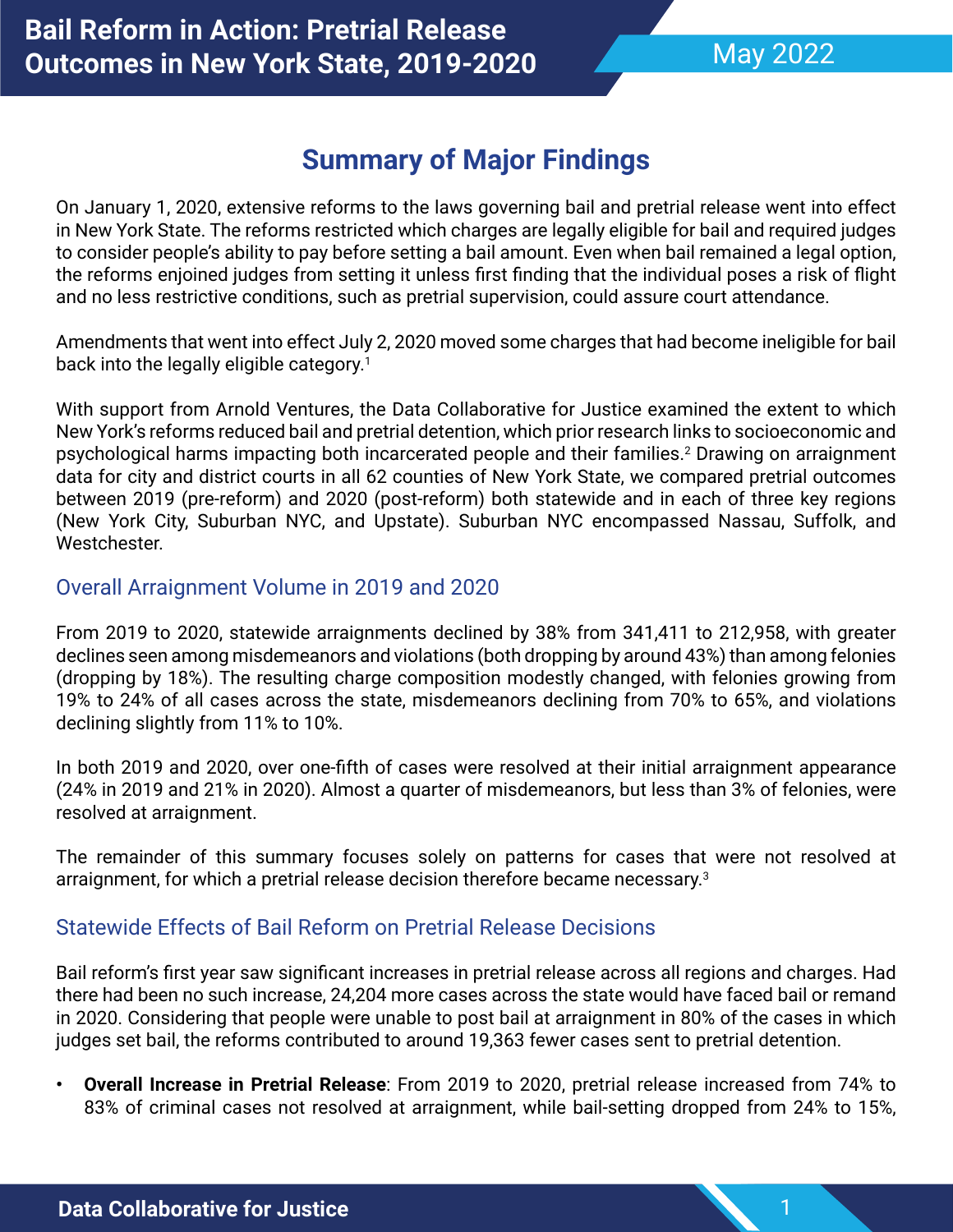and remands directly to jail remained unchanged at 3%. Suburban NYC saw the greatest increase in release (from 70% to 85% of cases), followed by Upstate (62% to 75%), and NYC (82% to 87%).

- **• Sizable Changes in Felony Cases**: From 2019 to 2020, judges released considerably more people charged with felonies (from 41% to 60% statewide). However, the felony patterns differed by region:
	- ¤ Highest Pre-Reform Release Rates in New York City: In the 2019 pre-reform year, NYC judges were more than twice as likely to release people facing felony charges (55%) than in Suburban NYC (26%) or Upstate (26%).
	- ¤ Largest Relative Change in Suburban NYC: From 2019 to 2020, felony release rates grew 2.4 times higher in Suburban NYC (26% to 63%). By comparison, felony release rates grew 1.9 times higher in Upstate (26% to 49%) and 1.2 times higher in NYC (55% to 66%). The net effect was that in 2020, NYC judges continued to be the most likely to release people, but the gap significantly narrowed between NYC and the two other regions.
- **• Smaller Changes Among Misdemeanors and Violations**: Even before bail reform took effect, judges released the vast majority of people charged with misdemeanors, both statewide and in each region. Accordingly, bail reform contributed to a more modest change than with felonies (shown below).
- **• Large Changes Among Drug Cases**; **Smaller Effect in Weapons Cases**: Drug cases (excluding marijuana) saw an especially large 26 percentage-point increase in pretrial release from 2019 to 2020 (57% to 83%). By contrast, cases involving a weapons charge (including weapons felonies and misdemeanors) saw a more modest nine percentage-point increase (39% to 48%).

| r runar Deololono at Analymnent in 2019 and 2020 (Dy rugion and Onarge Octomy) |        |                     |        |                |        |              |         |
|--------------------------------------------------------------------------------|--------|---------------------|--------|----------------|--------|--------------|---------|
| <b>New York City</b>                                                           |        | <b>Suburban NYC</b> |        | <b>Upstate</b> |        | <b>Total</b> |         |
| 2019                                                                           | 2020   | 2019                | 2020   | 2019           | 2020   | 2019         | 2020    |
| 120,384                                                                        | 71,764 | 66,758              | 44,381 | 73,833         | 52,886 | 260,975      | 169,031 |
| 1%                                                                             | $1\%$  | $1\%$               | $1\%$  | 8%             | 7%     | 3%           | 3%      |
| 17%                                                                            | 12%    | 29%                 | 14%    | 29%            | 19%    | 24%          | 15%     |
| 82%                                                                            | 87%    | 70%                 | 85%    | 62%            | 75%    | 74%          | 83%     |
| 1,141                                                                          | 762    | 5,694               | 3,203  | 18,626         | 10,454 | 16,697       | 9,917   |
| 0%                                                                             | $1\%$  | $0\%$               | $0\%$  | $1\%$          | 0%     | $1\%$        | $0\%$   |
| 4%                                                                             | $0\%$  | 14%                 | 7%     | 9%             | 4%     | 11%          | 5%      |
| 96%                                                                            | 99%    | 86%                 | 93%    | 90%            | 95%    | 89%          | 95%     |
| 86,720                                                                         | 46,677 | 49,131              | 31,633 | 45,602         | 30,311 | 181,453      | 108,621 |
| 0.2%                                                                           | $0\%$  | $0\%$               | $0\%$  | 2%             | $1\%$  | $1\%$        | 0.5%    |
| 7%                                                                             | 2%     | 21%                 | 8%     | 26%            | 14%    | 16%          | 7%      |
| 92%                                                                            | 98%    | 79%                 | 91%    | 71%            | 85%    | 83%          | 92%     |
| 32,523                                                                         | 24,325 | 11,933              | 9,545  | 18,369         | 16,623 | 62,825       | 50,493  |
| 2%                                                                             | 2%     | 7%                  | 4%     | 26%            | 19%    | 10%          | 8%      |
| 44%                                                                            | 32%    | 68%                 | 33%    | 47%            | 32%    | 49%          | 32%     |
| 55%                                                                            | 66%    | 26%                 | 63%    | 26%            | 49%    | 41%          | 60%     |
|                                                                                |        |                     |        |                |        |              |         |

Pretrial Decisions at Arraignment in 2019 and 2020 (By Region and Charge Severity)

Note: Percentages may not sum to 100% due to rounding.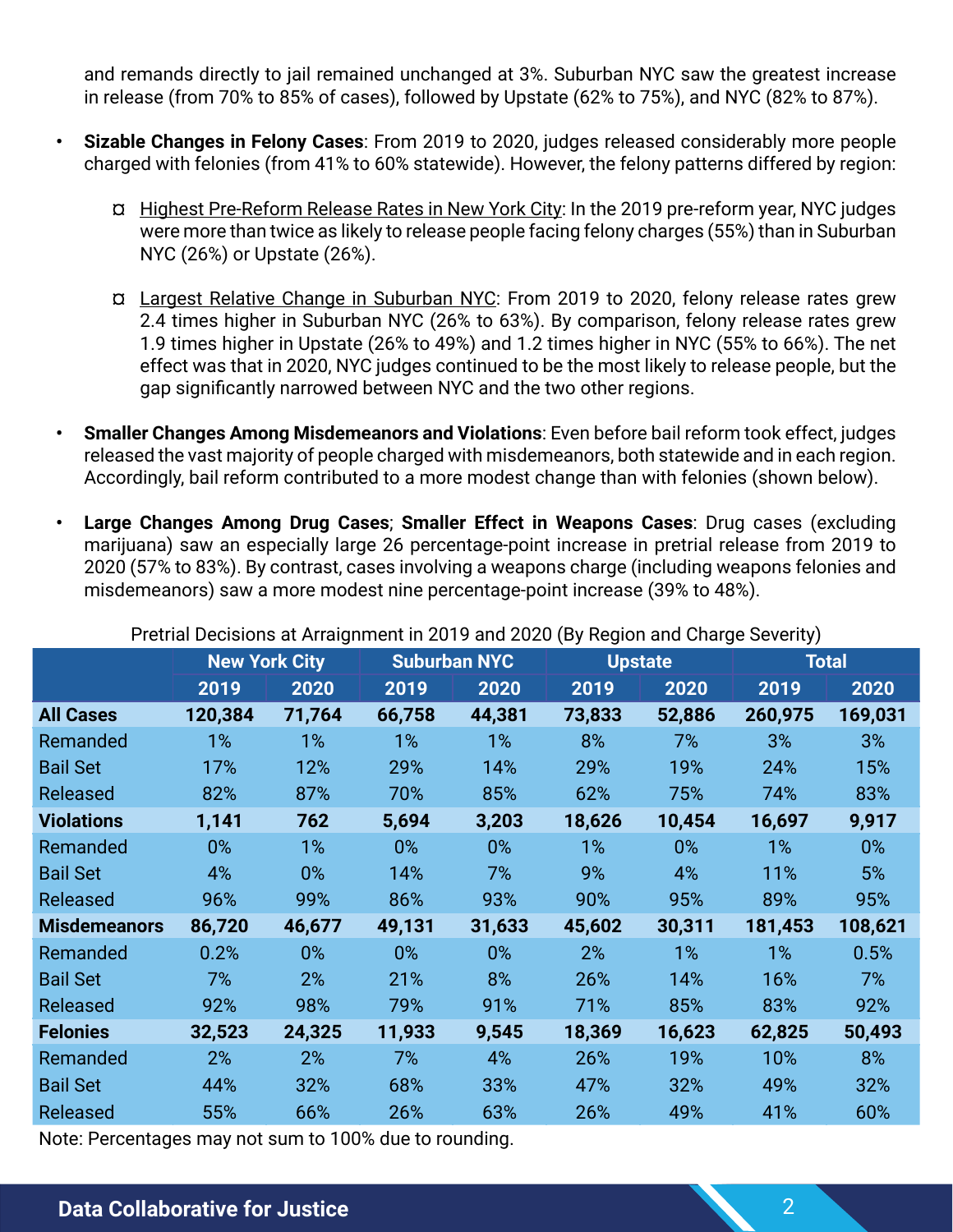# Changes in Judicial Decision-Making Within 2020

Within 2020, judges released fewer people after the first quarter (opting for bail more often). Comparing the first and fourth quarters of 2020, felony release rates declined from 74% to 61% in NYC, 66% to 63% in Suburban NYC, and 51% to 40% in Upstate. Because bail remained a legal option for virtually all violent felonies, but was disallowed in most nonviolent cases, it is unsurprising that prior NYC research found that the city's reduction in release rates from the first to fourth quarters was greater among violent felonies (56% to 44%) than nonviolent felonies (90% to 82%).4 Despite the uptick in bail-setting after the first quarter of 2020, judges continued to set bail significantly less than in the 2019 pre-reform year.

The pattern of judges becoming less likely to release people from the beginning to the end of 2020 among felonies that continued to be legally eligible for bail could help to explain a finding from the Vera Institute of Justice that after the state's pretrial jail population reached a historic low of 7,242 people held on an average day in March 2020, it rose by 34% to 9,731 people in December 2020.<sup>5</sup>

The mix of factors explaining why judges reverted from release to more bail-setting within 2020 could include the midyear implementation of bail amendments making more cases legally eligible for bail; an effect of a nationwide spike in shootings and homicides influencing judges to release fewer people (despite a lack of evidence linking pretrial release to crime); or other unexplained dynamics resulting from the Covid-19 pandemic or related disruptions to court operations beginning mid-March 2020.6 Our full report reviews an array of research making clear the lack of any credible evidence to date linking bail reform or pretrial release to violent crime. We also recommend further rigorous research on the subject.7

### Low Remand Rates Except in Upstate New York

Both before and after reform, judges were not allowed to remand people charged with a misdemeanor or lesser offense directly to jail, which explains the tiny remand rates for these charges (the few misdemeanor remands shown in the chart above likely reflect instances of mandatory detention for people facing parole violations). By contrast, judges could remand people charged with any felony prior to reform and could continue to remand people charged with bail-eligible felonies under reform.

Yet the results shown above indicate that even in 2019, judges rarely remanded people in NYC or Suburban NYC. Upstate judges, by contrast, set remand in 26% of felony cases in 2019, with the reforms contributing to a modest decline to 19% in 2020. These findings mean that even if bail were to become more often affordable in the future, Upstate judges' current use of remand would produce greater ongoing rates of pretrial detention than in the two Downstate regions.

### Changes in Release on Recognizance

People released before trial subdivide into three basic categories: those released on recognizance (ROR, with a promise to return to court on their own), ordered to supervised release, and given electronic monitoring.<sup>8</sup> Considering that bail reform established a presumption of ROR that can be overcome only in cases of demonstrated flight risk, combined with prior evidence that most New Yorkers attend all of their court dates (e.g., 84% in New York City in 2019),<sup>9</sup> we anticipated an increase in ROR rates in the first year of reform.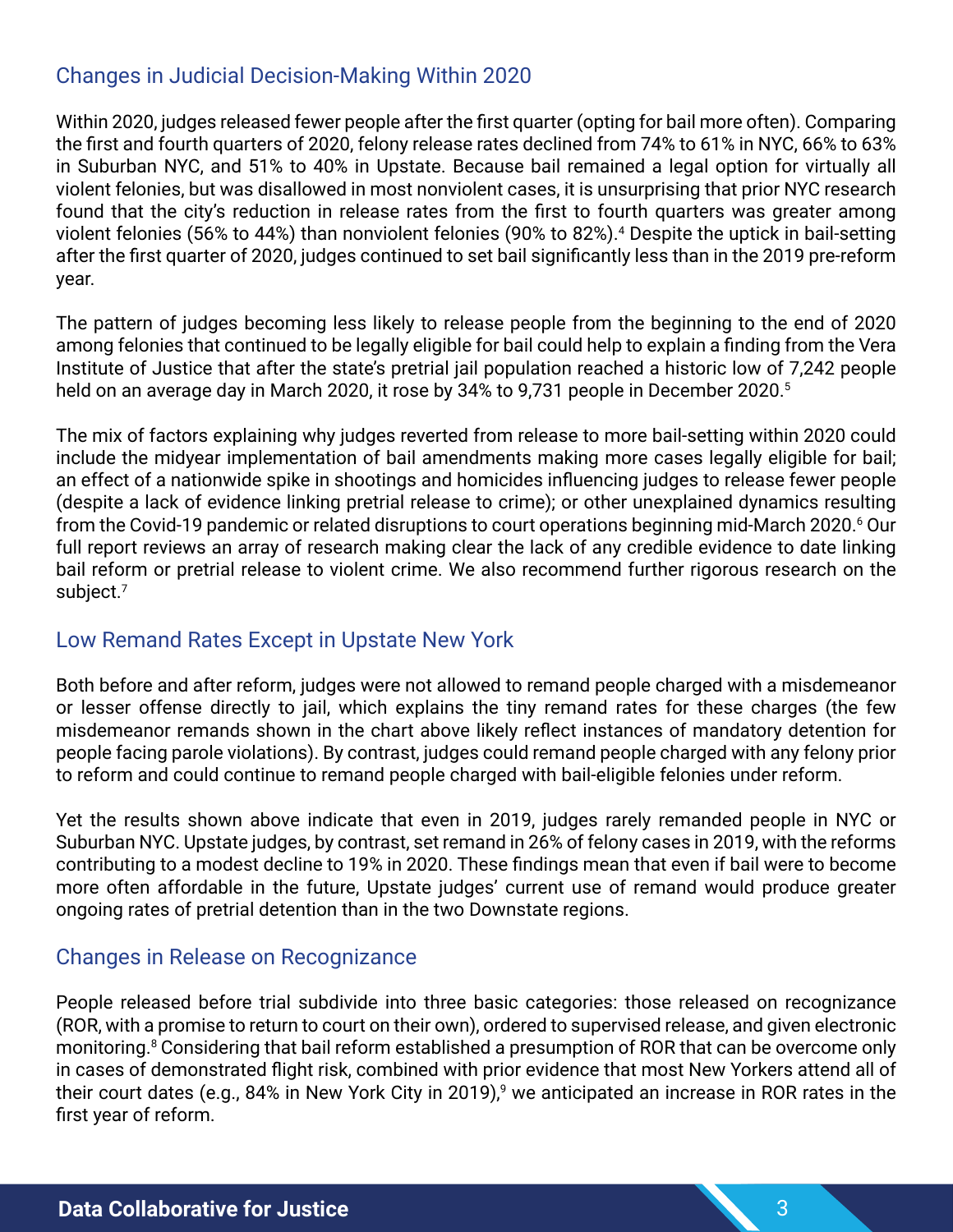Indeed, judges use of ROR increased from 2019 to 2020,<sup>10</sup> especially among felonies and especially in Suburban NYC and Upstate. For felonies in particular, ROR rates increased by more than 16 percentagepoints in Suburban NYC and Upstate.



#### ROR Rates in 2019 and 2020 (By Region and Charge Severity

# Bail Amounts

Despite the ability to pay provisions in the reform law, we found no evidence that judges systematically lowered their bail amounts in an effort to increase affordability. In Upstate, median cash bail for felonies was exactly \$5,000 in every quarter of both 2019 and 2020; and was \$500 in six of eight quarters for misdemeanors. In NYC and Suburban NYC, median bail modestly *increased* for both felonies and misdemeanors when comparing the second, third, and fourth quarters of 2019 to the same periods in 2020.

# Pretrial Decisions by Demographic Background

Demographic data was only available in New York City for both the pre- and post-reform years. In general, NYC release rates increased by 3-7 percentage-points from 2019 to 2020 for most demographic groups.

**• Race/Ethnicity**: *New York City judges became more likely to release people across all racial/ethnic groups from 2019 to 2020 (with release rates rising by four percentage-points for Black, five points for Latinx, and six points for white people)*. In the final quarter of 2020, most people secured their release across all groups  $-$  yet it was also true that stubborn disparities persisted, with release rates resting at 83% of Black, 87% of Latinx, and 91% for white people. When examining release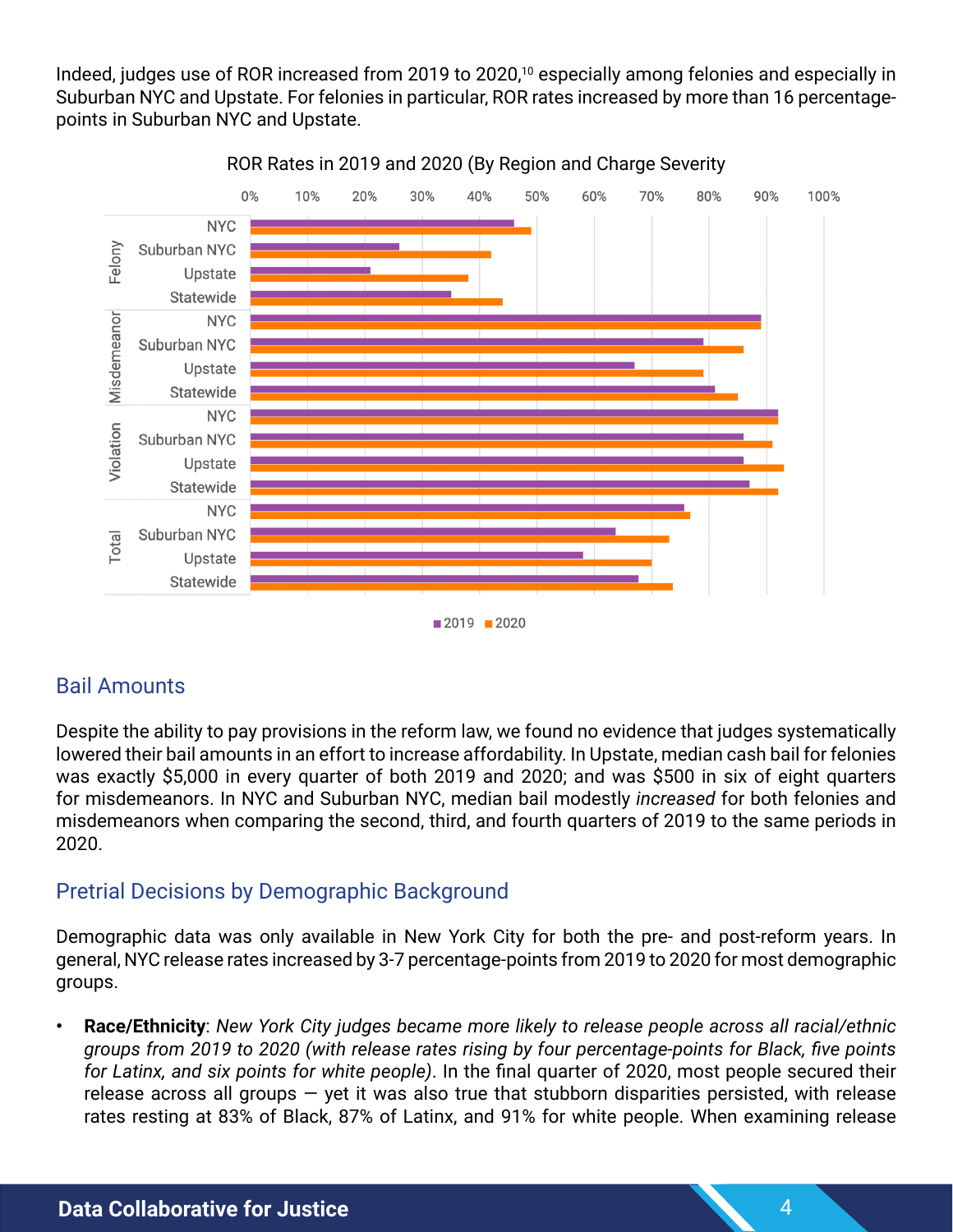rates only among people charged with a felony, the fourth quarter saw a 15 percentage-point Blackwhite gap in the likelihood of release (59% for Black, 66% for Latinx, and 74% for white people). In short, while all groups saw comparable 2019-to-2020 pretrial release increases, bail reform in New York City has yet to rectify preexisting disparities.

**• Gender**: *From 2019 to 2020, men saw a greater relative increase in their likelihood of release (five percentage-points) than women (three percentage-points)*. Nonetheless, because men's release rates were considerably lower than women's back in 2019, they remained modestly lower throughout 2020 as well. In the final quarter of 2020, 84% of men and 95% of women secured their release, overall, which dipped to 59% for men charged with a felony and to 83% for women.

### **Conclusion**

It is clear that bail reform contributed to dramatic changes in judges' pretrial decisions at arraignment in the direction of enhanced release and, conversely, reduced reliance on money bail. At the same time, shifts within different quarters of 2020 suggest that other factors besides the new law itself exerted evolving influences over judges' decisions, especially in cases where they retained discretion to set any condition. Dynamics directly or indirectly related to Covid-19 pose likely, yet unquantifiable, causal factors.

As the pandemic's impact on daily life at least somewhat receded in 2021 compared to 2020, future research extending the analysis to 2021 will yield firmer conclusions regarding bail reform's early impact. Besides extending the analyses in this report, the Data Collaborative for Justice (DCJ) plans to examine the use of specific non-monetary conditions of release, including supervised release, electronic monitoring, and mandatory programming. DCJ also intends to complete research rigorously testing the effects of reform on a series of post-arraignment outcomes, including failure to appear, rearrest, violent felony re-arrest, case dispositions, and sentences.